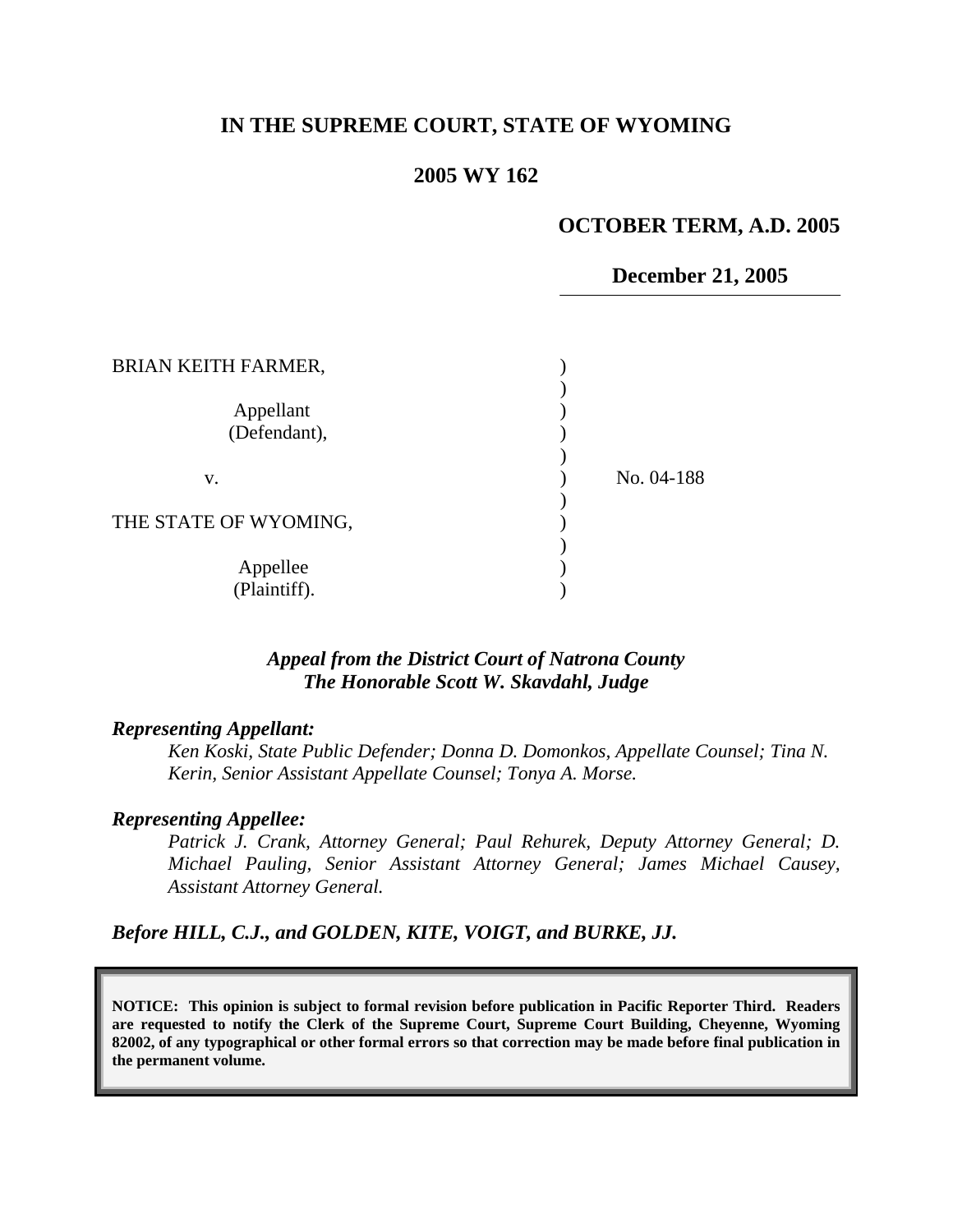### **BURKE, Justice.**

[¶1] Brian K. Farmer appeals his conviction for aggravated assault. Mr. Farmer contends the district court erred in determining that a witness was unavailable and allowing the prior testimony of that witness into evidence. Mr. Farmer also claims that the district court failed to properly instruct the jury and that he was prejudiced by prosecutorial misconduct during closing arguments. We affirm.

## *ISSUES*

- [¶2] Mr. Farmer presents the following issues on appeal:
	- I. Whether the trial court erred in admitting the prior testimony of a witness, John Biddix, because
		- A. The witness was not legally unavailable, or
		- B. [Mr. Farmer] was denied his rights under the confrontation clause due to ineffective assistance of counsel in the first trial?
	- II. Whether the trial court erred in denying that certain jury instructions be given?
	- III. Whether prosecutorial misconduct deprived [Mr. Farmer] of his constitutional right to a fair trial?

### *FACTS*

[¶3] The criminal charges brought against Mr. Farmer arose from an incident which culminated in the stabbing of Joshua Goodhue. At the time of the incident, Mr. Goodhue and Mr. Farmer were neighbors in a mobile home park. They lived across the street from one another. According to Mr. Farmer, he was asleep in his home when he was awakened by loud noises which he thought were beer bottles hitting his trailer. He went outside to investigate. Initially, he thought the commotion was caused by the occupant of a vehicle which he observed in the neighborhood. He yelled at the occupant in the car. When the car left, he focused his attention on Mr. Goodhue's residence. Several individuals were present at the Goodhue home. They heard Mr. Farmer yelling. They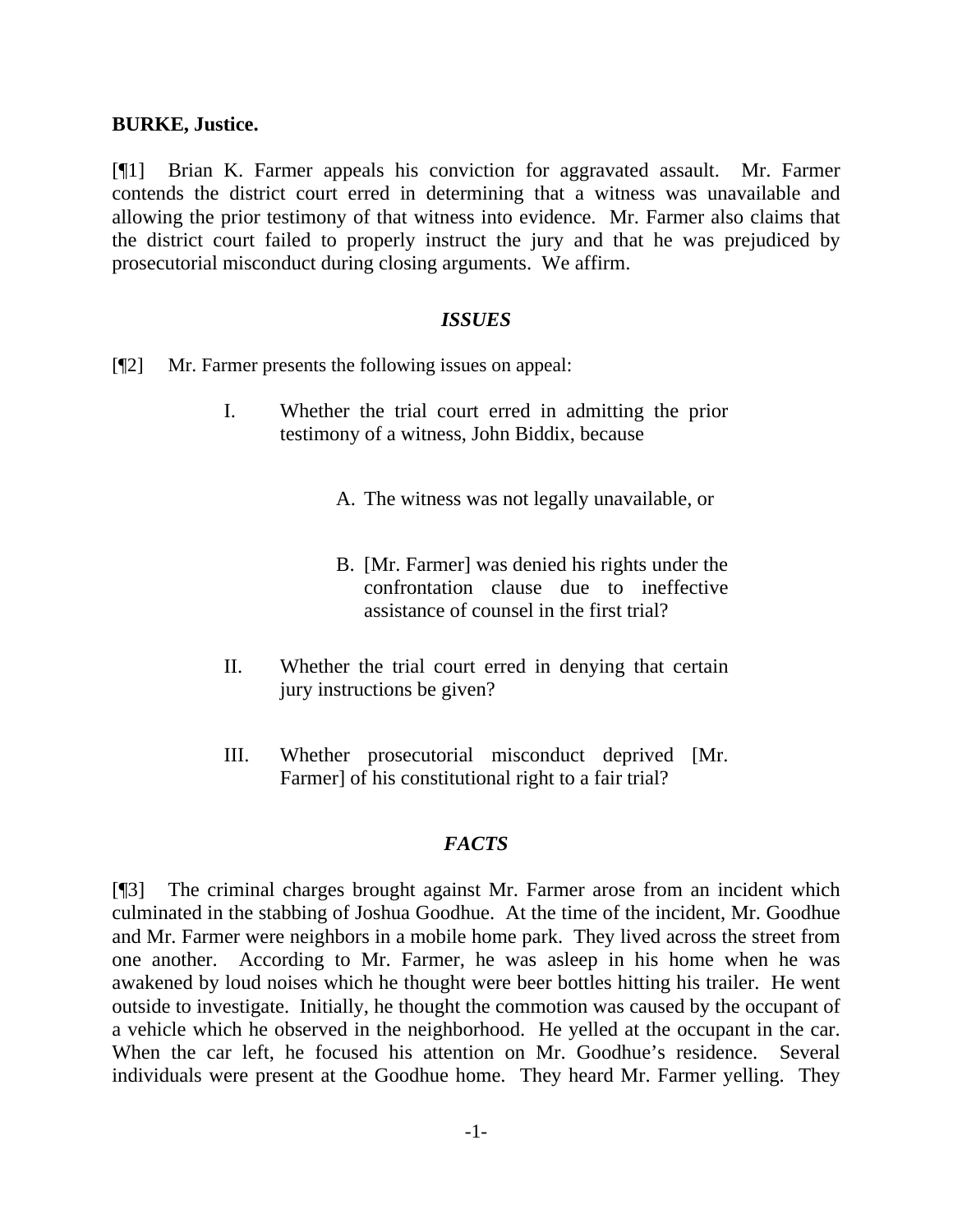approached the fence bordering Mr. Farmer's property. Words were exchanged and the altercation escalated.

[¶4] According to the State, after the initial verbal confrontation, Mr. Farmer jumped the fence and attacked Jack Biddix. John Biddix then entered the fray in an attempt to help his brother. After a brief scuffle, Mr. Farmer retreated to his home. The others returned to the Goodhue property. Several remained outside. A short time later, Mr. Farmer reemerged from his residence. He jumped over his fence, crossed the road, entered Mr. Goodhue's property and stabbed Mr. Goodhue in the chest. Mr. Farmer left the property and returned to his home.

[¶5] Mr. Farmer did not dispute that he stabbed Mr. Goodhue. He did, however, provide a different version of the incident. According to Mr. Farmer, Mr. Goodhue and his companions initiated the confrontation. They threw bottles at him. They pulled him over his fence. He sought refuge under a car parked on the street in an effort to protect himself. When he saw his opportunity to escape, he took it. While climbing out from under the car he was confronted by Mr. Goodhue and he stabbed him in self-defense.

[¶6] Mr. Farmer was charged with aggravated assault. He was tried twice. He was found guilty of aggravated assault at his first trial. He appealed. While his appeal was pending, the parties stipulated that Mr. Farmer was entitled to a new trial because he had not been represented by counsel at his preliminary hearing. The case was remanded and a second preliminary hearing was held. Mr. Farmer was bound over for trial and a second jury trial was scheduled to begin November 3, 2003.

[¶7] John Biddix, one of the participants in the altercation, testified at Mr. Farmer's first trial. Shortly before the second trial, the State advised that it could not locate Mr. Biddix and intended to present his prior trial testimony as evidence in the second trial. Mr. Farmer objected on the basis that the State had failed to establish that Mr. Biddix was unavailable and that he had not been effectively cross examined during the first trial. A hearing was held during which the State presented evidence regarding its efforts to locate Mr. Biddix. The district court concluded that the prior testimony was admissible because Mr. Biddix was unavailable and Mr. Farmer had adequate opportunity to cross examine him during the first trial. The second jury trial was held and Mr. Farmer was found guilty of aggravated assault. The judgment and sentence of the district court was entered on May 28, 2004. This appeal followed.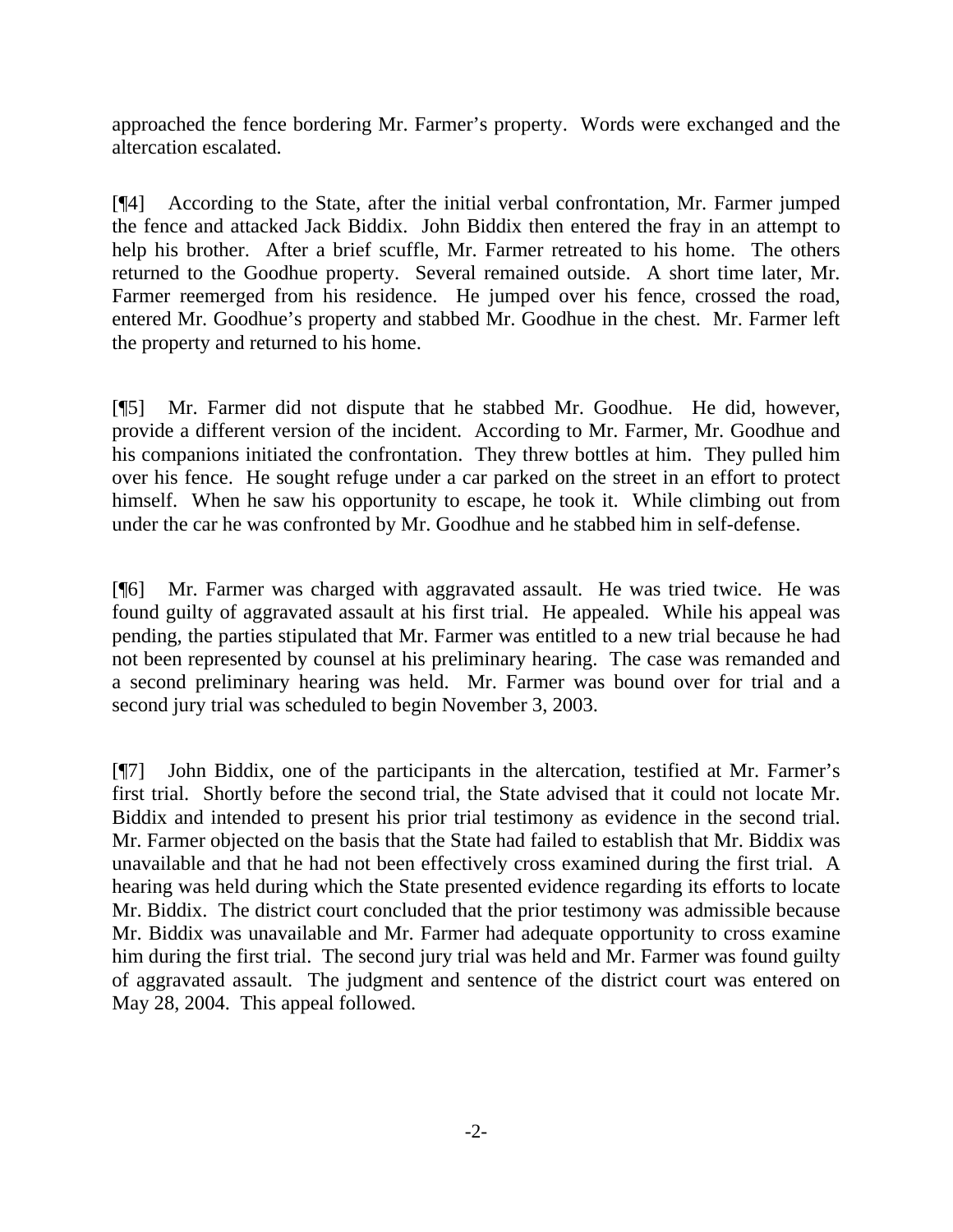## *DISCUSSION*

### *A. Admissibility of Prior Testimony*

[¶8] We review issues concerning the admissibility of evidence as follows:

Evidentiary rulings are within the sound discretion of the trial court . . . . This Court will generally accede to the trial court's determination of the admissibility of evidence unless that court clearly abused its discretion. We have described the standard of an abuse of discretion as reaching the question of the reasonableness of the trial court's choice. Judicial discretion is a composite of many things, among which are conclusions drawn from objective criteria. It also means exercising sound judgment with regard to what is right under the circumstances and without doing so arbitrarily or capriciously. In the absence of an abuse of discretion, we will not disturb the trial court's determination. The burden is on the defendant to establish such abuse.

*Holloman v. State*, 2005 WY 25, ¶ 10, 106 P.3d 879, 883 (Wyo. 2005).

[¶9] Mr. Farmer claims the district court abused its discretion by admitting the prior testimony of John Biddix. Prior testimony of a witness may be properly admitted if: (1) the witness is unavailable; (2) the former testimony was given by the witness while he was testifying under oath; and (3) the party against whom the testimony is offered had the opportunity and a similar motive to develop the testimony by direct, cross, or redirect examination at the time of the former testimony. W.R.E.  $804(b)(1)$  $804(b)(1)$  $804(b)(1)$ ;<sup>1</sup> *Grable v. State*, 649 P.2d 663, 671 (Wyo. 1982); *Rodriguez v. State*, 711 P.2d 410, 413 (Wyo. 1985). *See also Crawford v. Washington,* 541 U.S. 36, 68-69, 124 S.Ct. 1354, 1374, 158 L.Ed.2d 177

 $\overline{a}$ 

<span id="page-3-0"></span> $1$  W.R.E. 804(b)(1) states:

*Hearsay exceptions.* – The following are not excluded by the hearsay rule if the declarant is unavailable as a witness:

<sup>(1)</sup> Former Testimony. – Testimony given as a witness at another hearing of the same or a different proceeding, or in a deposition taken in compliance with law in the course of the same or another proceeding, if the party against whom the testimony is now offered, or, in a civil action or proceeding, a predecessor in interest, had an opportunity and similar motive to develop the testimony by direct, cross, or redirect examination[.]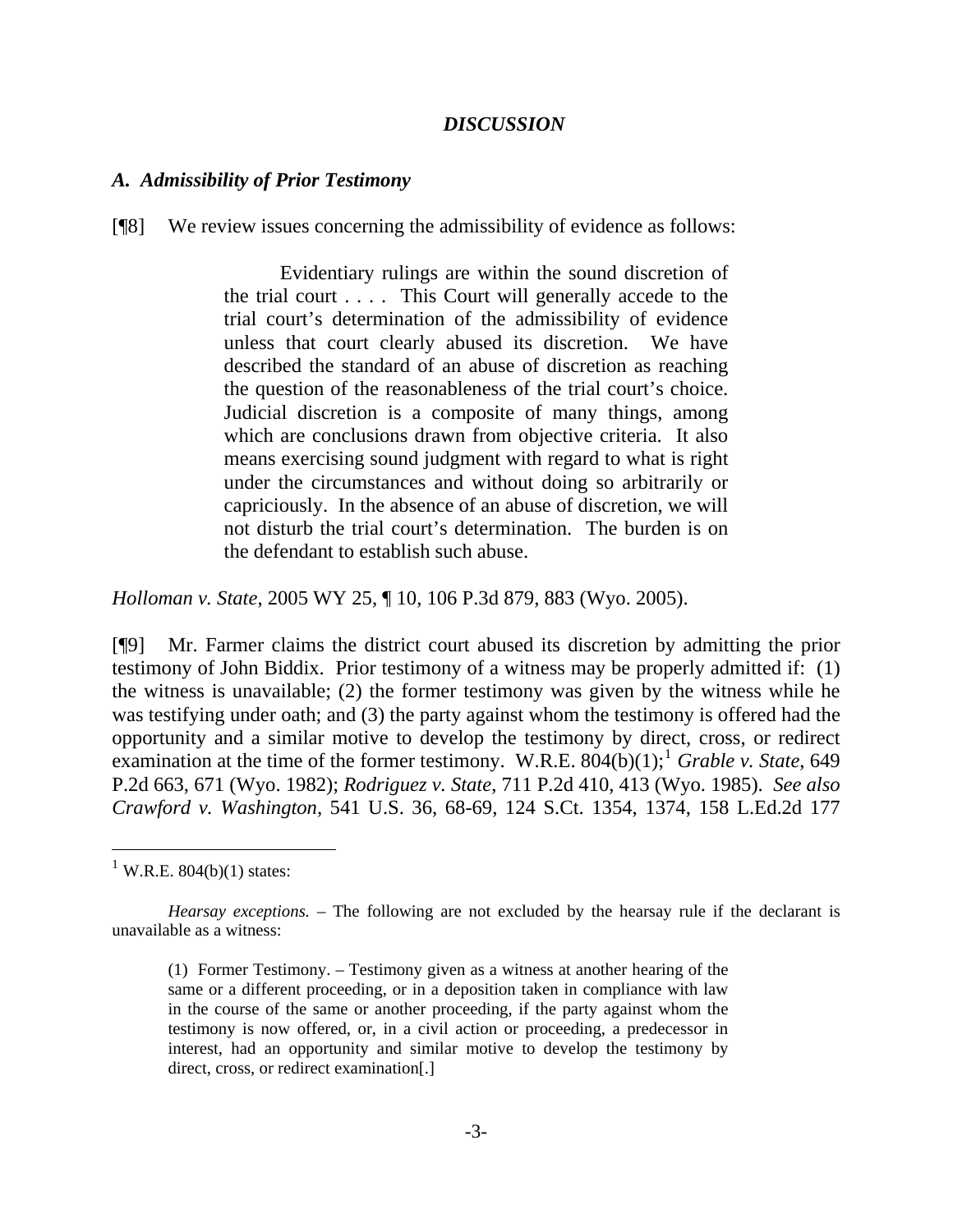(2004) and *Vigil v. State,* 2004 WY 110, ¶ 18, 98 P.3d 172, 177-79 (Wyo. 2004) (recognizing that a defendant's constitutional right to confront a witness is not violated when the witness is unavailable and the defendant has had prior opportunity to cross examine the witness). Mr. Farmer does not dispute that Mr. Biddix testified as a witness under oath at his first trial. He claims the district court erred in admitting the testimony because the State failed to prove that Mr. Biddix was unavailable. He also asserts that he was denied an adequate opportunity to cross examine Mr. Biddix due to ineffective assistance of counsel in the prior trial.

[¶10] A witness is unavailable if he "[i]s absent from the hearing and the proponent of his statement has been unable to procure his attendance by process or other reasonable means." W.R.E. 804(a)(5). The burden of proof is on the prosecution to establish that the witness is unavailable to testify at trial despite its good faith efforts to obtain his presence. *Grable*, 649 P.2d at 672. Mr. Farmer contends the State failed to establish that it used reasonable efforts to locate Mr. Biddix.

[¶11] After reviewing the evidence presented by the State, the court determined that Mr. Biddix was unavailable. The court explained:

> In this case, and beginning in October, efforts were undertaken by the District Attorney[']s Office through Ms. Lynch to attempt to locate Mr. John Biddix. And she's testified as to those efforts that were made.

> It is obvious from the testimony that Mr. Biddix is not in Natrona County or in the immediate area; those efforts were exhausted.

> To suggest that she would be required to go to the Child Support Enforcement Division when a bench warrant was issued for Mr. Biddix and still active would be futile. I mean, if they knew where he was, he wouldn't have a bench warrant; he would have been arrested or appeared.

> In addition, going to Montana or further researching Montana, when Montana has an active NCIC warrant, would also be futile. Because if it was known where he existed in Montana or any information there, there wouldn't be an active NCIC warrant in Montana [for] extradition.

> But most importantly, here is a brother who's told Ms. Lynch that he is somewhere in Florida. He does not know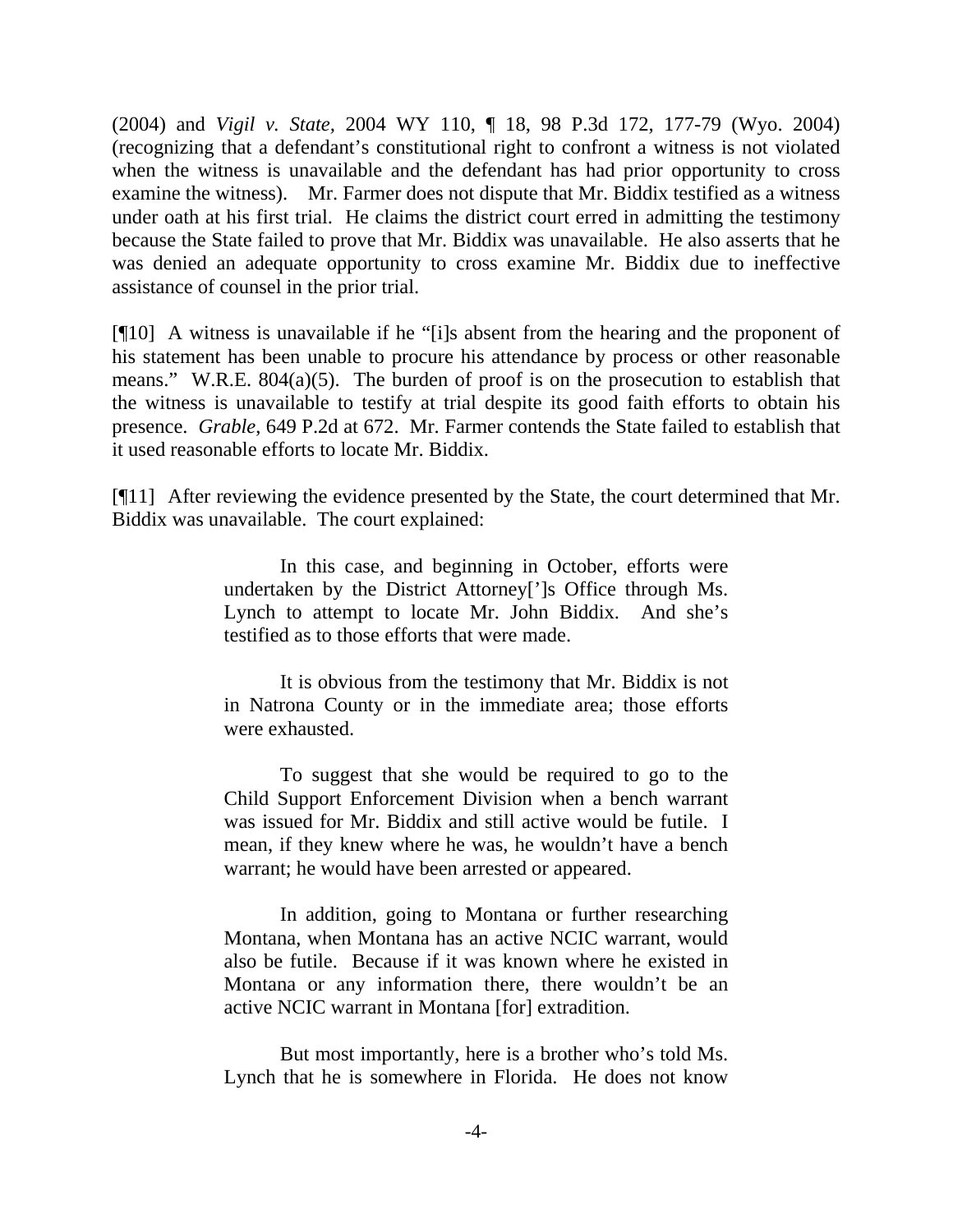where. He has absconded or conceal[ed] himself because of the existing warrants. And, obviously, there's nothing to indicate that Florida authorities had had any contact or interaction with him based upon the NCIC information. And, also, I believe there's a CAD information, as well.

So, the best we know is, he's somewhere in Florida. Efforts have been made, before talking to his brother, to locate his brother which was some difficulty [sic].

But the question is: Were the efforts reasonable in light of the information and in light of the various warrants that clearly indicate, at least since November, that – I think the testimony is that in November of 2002 Mr. Biddix [had] apparently left the state.

Given the fact that there are the existing warrants from Natrona, Mills, or the City of Casper, and the activity from Montana and the absence, after talking with various officers and individuals in Natrona County, he cannot be located.

Reasonable efforts were made to locate him elsewhere. And there's no information to indicate where he is. So I believe based upon the testimony and based upon the case law, that reasonable efforts were made to locate Mr. Biddix and to obtain his presence in this case.

While, [defense counsel], there may be a number of things you would suggest could have been done, the [question] is: Were the efforts taken reasonable in the light of the facts and circumstances as articulated by the Court. And I find that they were reasonable.

And that pursuant to Wyoming case law and the Rules of [Evidence] 804(b)(1), Mr. John Biddix is an unavailable witness.

Our review of the record supports the factual findings of the district court.

[¶12] Janeice Lynch, the Victim Witness Director for the prosecutor's office, testified regarding her efforts to locate Mr. Biddix. Ms. Lynch initiated her efforts to serve subpoenas on prospective witnesses in mid October. In the course of performing her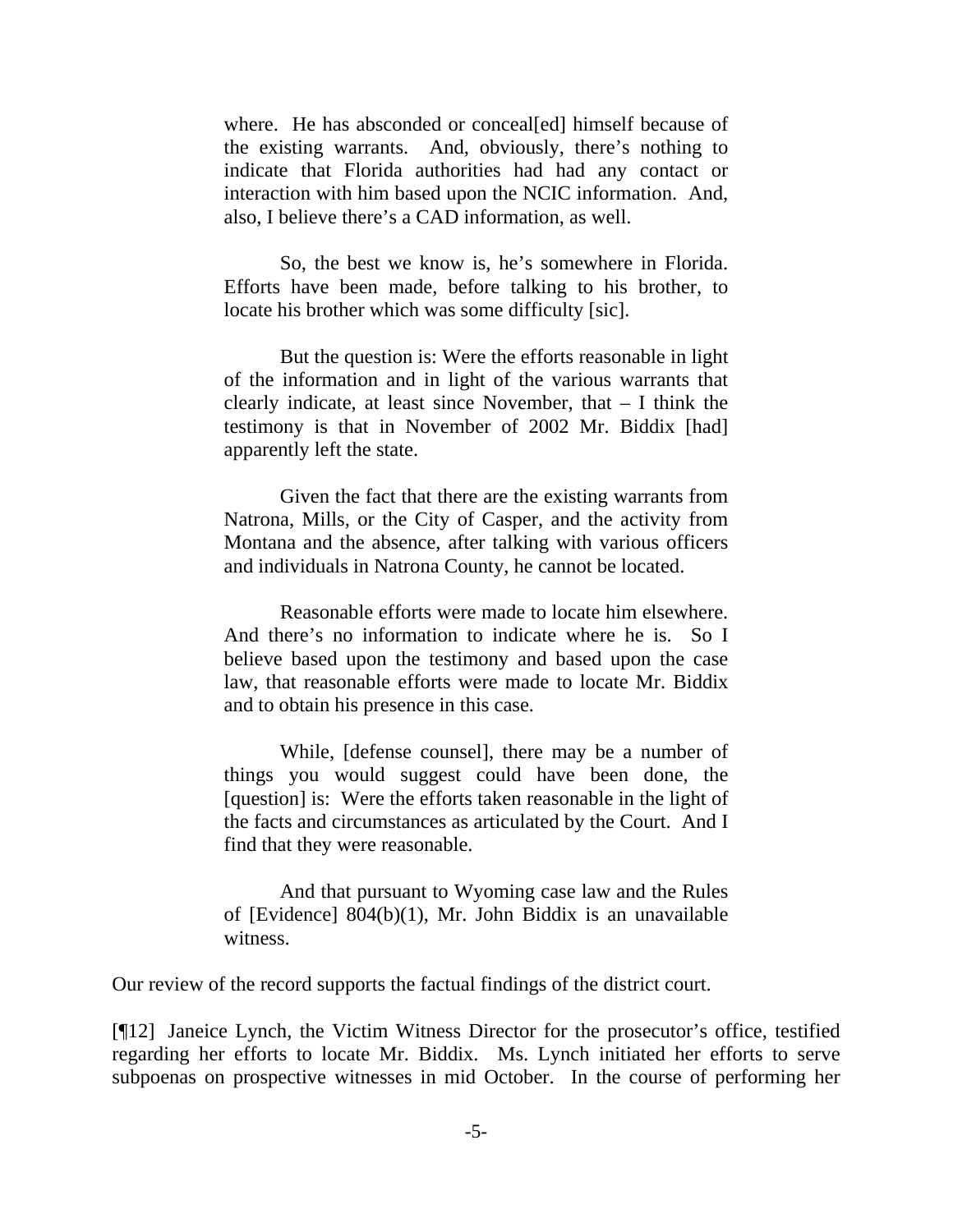duties, she was told by several individuals that Mr. Biddix had left town. She checked with local law enforcement but received no helpful information regarding the current whereabouts of Mr. Biddix. She located Jack Biddix, who informed her that his brother, John, had left Casper in November 2002 and was in Florida. He did not provide a specific address or identify the city in which his brother was living. He told Ms. Lynch that his brother would not return to Wyoming because of active arrest warrants that were pending against him. Evidence was also introduced establishing the existence of several active warrants against Mr. Biddix from Wyoming and one from Montana. The warrants were issued in 2002 and 2003. One of the warrants related to the failure of Mr. Biddix to appear for an extradition hearing on the Montana charges.

[¶13] Mr. Farmer contends that the efforts of the State to locate Mr. Biddix were insufficient. He faults the State for failing to contact the local child support enforcement office and law enforcement in Montana and Florida. He also suggests that additional inquiry should have been made with other relatives of Mr. Biddix.

[¶14] The determination of whether a witness is unavailable is vested in the sound discretion of the trial court and we will not overturn its determination absent a showing of an abuse of discretion. *Grable*, 649 P.2d at 672. "[T]he lengths to which the prosecution is required to proceed . . . is a question of reasonableness." *Id.* The prosecution is not required to engage in futile acts to procure a witness. *Id.* The evidence established that Mr. Biddix had been absent from Wyoming for approximately one year. The existence of active arrest warrants helped explain his absence and the difficulty in obtaining a current address for Mr. Biddix. The district court could properly conclude that the State acted reasonably in its efforts to locate Mr. Biddix. We find no abuse of discretion in the district court's determination that Mr. Biddix was unavailable to testify at Mr. Farmer's second trial.

[¶15] Next, Mr. Farmer contends that he was denied an adequate opportunity to develop Mr. Biddix's testimony at the first trial. He acknowledges that he was represented by counsel who questioned Mr. Biddix. However, Mr. Farmer claims that the cross examination was inadequate. In support of his position, he points to the relatively few questions asked of Mr. Biddix by defense counsel. He also questions other aspects of defense counsel's performance in the first trial in an effort to bolster his claim. Mr. Farmer's complaints concerning defense counsel's performance at the first trial do not establish ineffective assistance of counsel.

> Whether to cross-examine and the extent of crossexamination are strategic decisions. The risk of excessive cross-examination is that the witness may reconcile inconsistencies, additional unfavorable testimony may be elicited, and ineffective efforts to attack credibility may in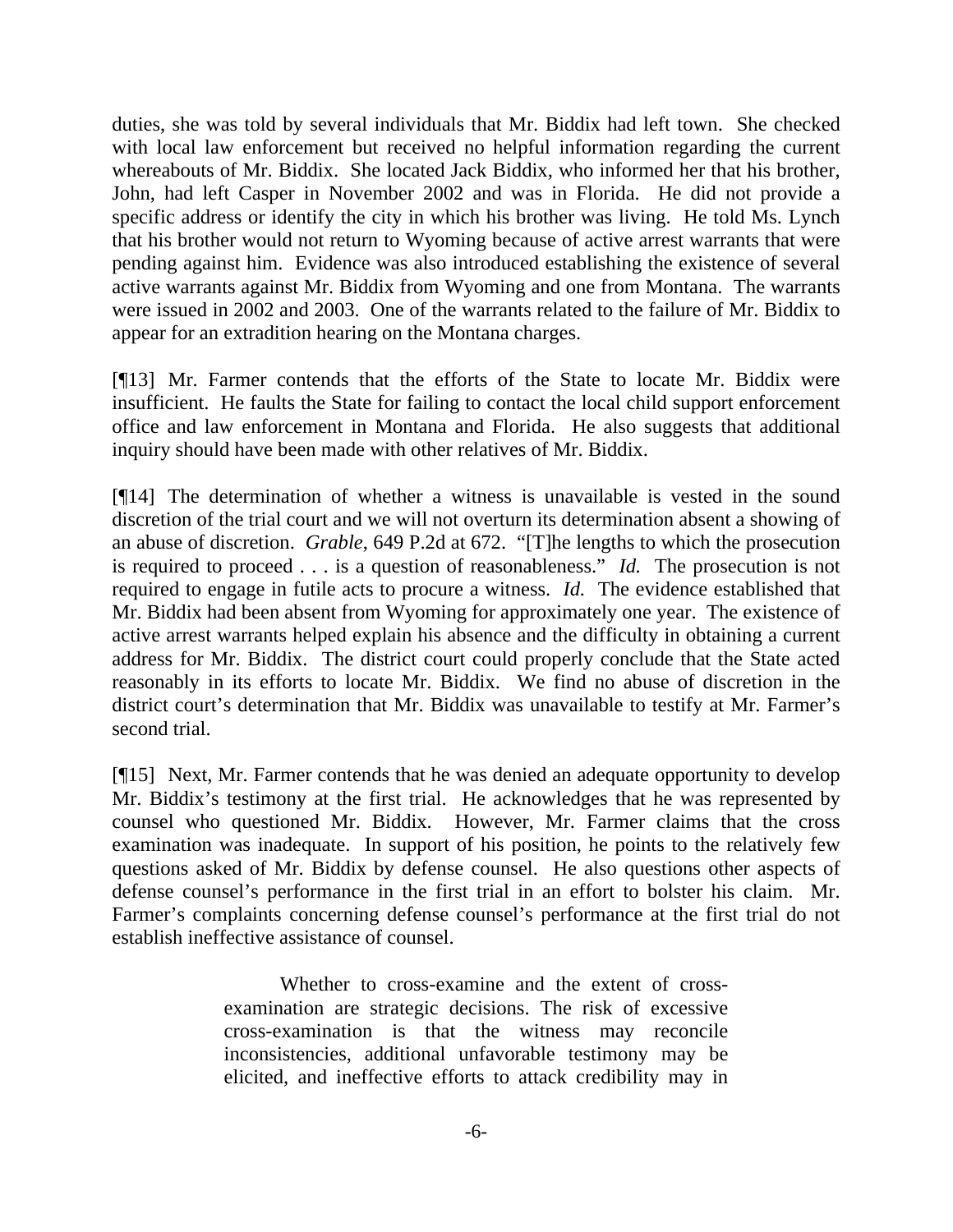fact enhance the witness's testimony. *[Smith v. State](http://www.lexis.com/research/buttonTFLink?_m=a1e25cbcf92f5705b8125310ae232ab5&_xfercite=%3ccite%20cc%3d%22USA%22%3e%3c%21%5bCDATA%5b2002%20WY%20153%5d%5d%3e%3c%2fcite%3e&_butType=3&_butStat=2&_butNum=35&_butInline=1&_butinfo=%3ccite%20cc%3d%22USA%22%3e%3c%21%5bCDATA%5b959%20P.2d%201193%2cat%201198%5d%5d%3e%3c%2fcite%3e&_fmtstr=FULL&docnum=1&_startdoc=1&wchp=dGLbVlb-zSkAV&_md5=6e4dea0eab8d22eb620d4762e79ccfc5)*, 959 [P.2d 1193, 1198 \(Wyo. 1998\).](http://www.lexis.com/research/buttonTFLink?_m=a1e25cbcf92f5705b8125310ae232ab5&_xfercite=%3ccite%20cc%3d%22USA%22%3e%3c%21%5bCDATA%5b2002%20WY%20153%5d%5d%3e%3c%2fcite%3e&_butType=3&_butStat=2&_butNum=35&_butInline=1&_butinfo=%3ccite%20cc%3d%22USA%22%3e%3c%21%5bCDATA%5b959%20P.2d%201193%2cat%201198%5d%5d%3e%3c%2fcite%3e&_fmtstr=FULL&docnum=1&_startdoc=1&wchp=dGLbVlb-zSkAV&_md5=6e4dea0eab8d22eb620d4762e79ccfc5) Speculation as to how the cross-examination could have been conducted differently does not meet the *Strickland* test for ineffective assistance.

*Barkell v. State,* 2002 WY 153, ¶ 23, 55 P.3d 1239, 1244 (Wyo. 2002).

[¶16] Under the federal constitution, we need only be satisfied that Mr. Farmer had an opportunity for cross examination. *Delaware v. Fensterer*, 474 U.S. 15, 20, 106 S.Ct. 292, 294, 88 L.Ed.2d 15 (1985). "[T]he Confrontation Clause guarantees an *opportunity* for effective cross-examination, not cross-examination that is effective in whatever way, and to whatever extent, the defense might wish." *Id*. (Emphasis in original.) *See also Pennsylvania v. Ritchie*, 480 U.S. 39, 53, 107 S.Ct. 989, 999, 94 L.Ed.2d 40 (1987) (holding that the Confrontation Clause is satisfied so long as the defense is given "wide latitude" to confront witnesses, and that inquiry into counsel's effectiveness in crossexamination is not required); *Ohio v. Roberts*, 448 U.S. 56, 73, 100 S.Ct. 2531, 2543, 65 L.Ed.2d 597 (1980) (holding that no inquiry into "effectiveness" is required).

[¶17] We have previously applied a four-part test to determine whether prior testimony is admissible without offending the defendant's right of confrontation. Prior testimony is admissible

> when the prior testimony was given under oath, when it was given while the defendant was represented by counsel, when the defendant's counsel could and did cross-examine the witness, and when cross-examination which would be conducted at trial would not touch upon any new and significantly material line of inquiry.

*Rodriguez,* 711 P.2d at 415.

[¶18] It is undisputed that the first three elements of the test were met. Mr. Farmer claims, however, that the absence of Mr. Biddix from trial deprived him of the opportunity to pursue a "new and significantly material line of inquiry." Mr. Farmer alleges that he was prevented from exploring inconsistencies in the testimony of John and Jack Biddix.<sup>[2](#page-7-0)</sup> We are satisfied that such examination does not constitute a new material line of inquiry. Mr. Farmer was presented with an adequate opportunity to explore John Biddix's recollection of events during the first trial. He was able to comment upon the

<span id="page-7-0"></span> $2$  The inconsistencies related to the initial contact between Mr. Farmer and Jack Biddix and the length of time which elapsed between Mr. Farmer's escape and his return to stab Mr. Goodhue. John Biddix testified that ten minutes elapsed. Jack Biddix testified that only a minute or two elapsed.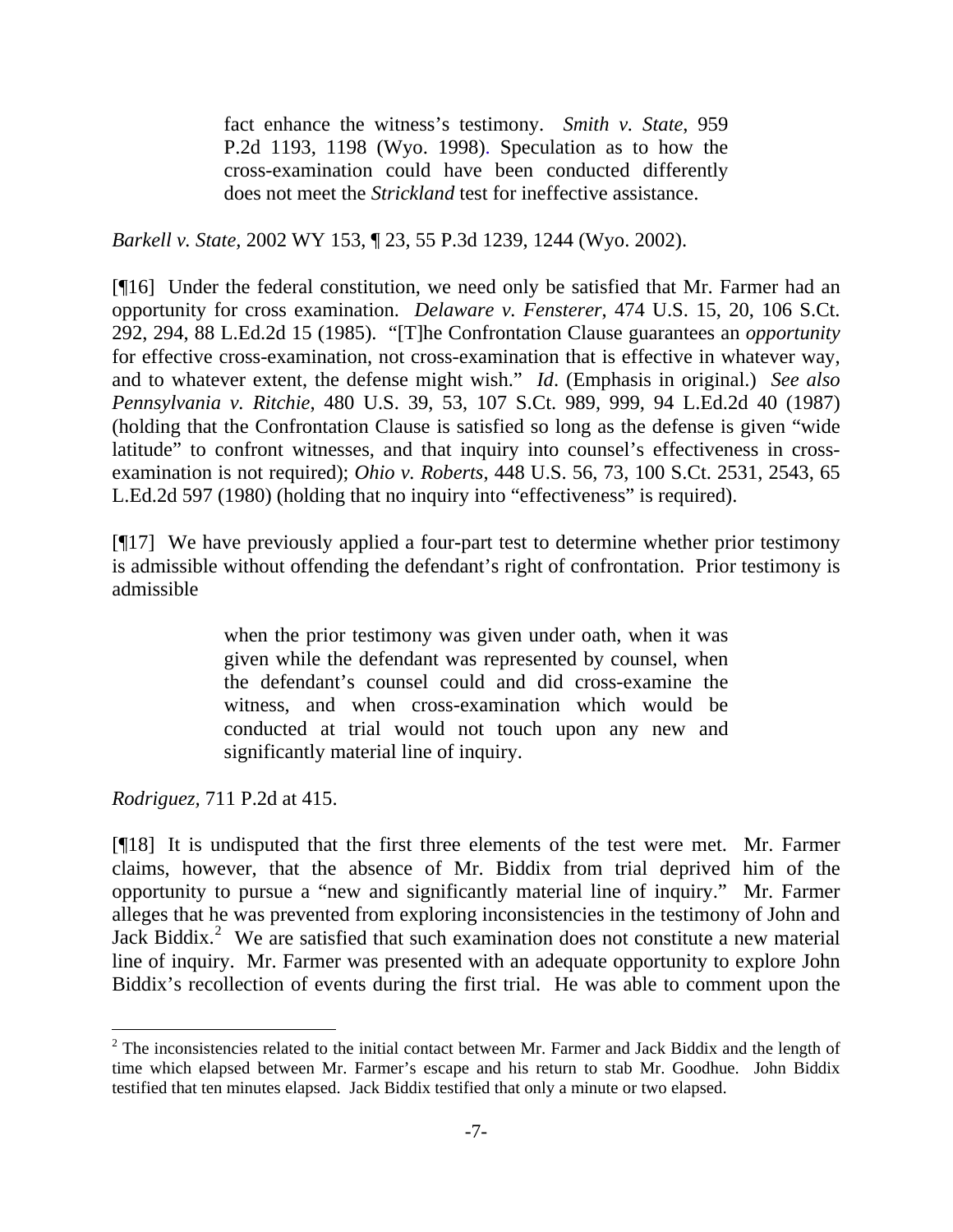discrepancies in testimony of the Biddix brothers in closing argument at the second trial. We find that the prior testimony of John Biddix meets our four-part test and find no abuse of discretion in the district court's evidentiary ruling that such testimony was admissible.

# *B. Proposed Jury Instructions*

[¶19] Mr. Farmer also challenges the district court's rejection of three of his proposed jury instructions. Specifically, Mr. Farmer claims the district court's refusal to give his proposed jury instructions V, Q and R constituted fundamental error requiring reversal. We disagree.

[¶20] When reviewing questions involving jury instructions, we afford the trial court significant deference. *Lapp v. State,* 2004 WY 142, ¶ 7, 100 P.3d 862, 864-65 (Wyo. 2004).Jury "[i]nstructions must be considered as a whole, and individual instructions, or parts of them, should not be singled out and considered in isolation." *Giles v. State*, 2004 WY 101, ¶ 14, 96 P.3d 1027, 1031 (Wyo. 2004). We confine our review to a "search for prejudicial error." *McWilliams v. Wilhelm*, 893 P.2d 1147, 1148 (Wyo. 1995). "[A]s long as the instructions correctly state the law and the entire charge covers the relevant issue, reversible error will not be found." *Giles*, ¶ 14.

[¶21] Proposed jury instruction V concerns the elements of aggravated assault and states:

> The elements of the crime of Aggravated Assault and Battery, as charged in this case, are:

- 1. On or about the  $4<sup>th</sup>$  day of July, 2001
- 2. In the County of Natrona, and State of Wyoming
- 3. The Defendant, Brian K. Farmer
- 4. Intentionally caused
- 5. Bodily injury to another person, Josh Goodhue
- 6. With a deadly weapon
- 7. And the Defendant, Brian K. Farmer, did not act in self-defense.

If you find from your consideration of all the evidence that each of these elements has been proved beyond a reasonable doubt, then you should find the Defendant guilty.

If, on the other hand, you find from your consideration of all of the evidence that any of these elements has not been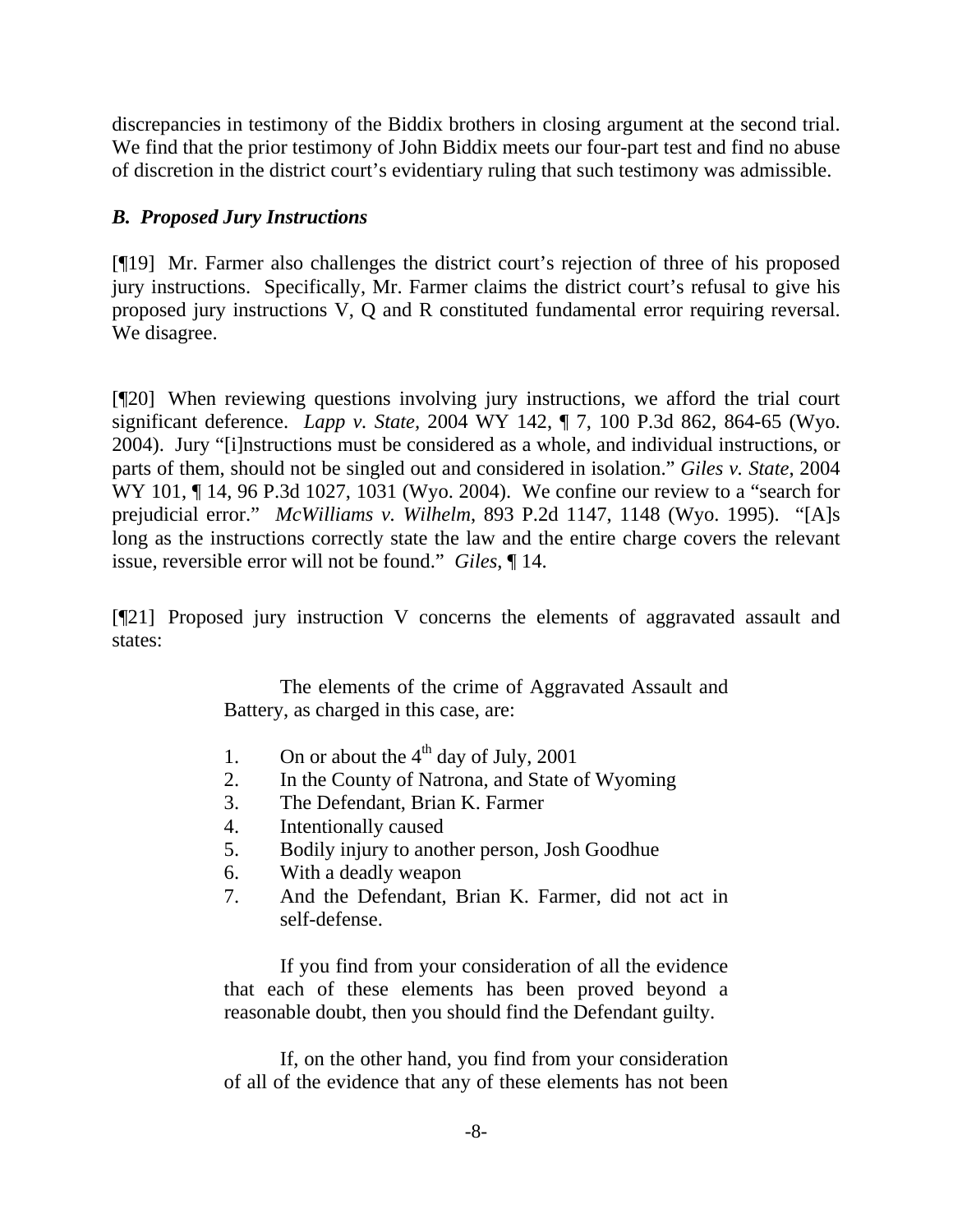proved beyond a reasonable doubt, then you should find the Defendant not guilty.

While we agree with Mr. Farmer that this proposed instruction covers the elements of aggravated assault and is a correct statement of law, we have previously held that a district court may "properly refuse a requested instruction, even if correct, where other instructions have sufficiently covered the principles of the requested instruction." *Witt v. State*, 892 P.2d 132, 142 (Wyo. 1995). In this case, the district court gave Instruction No. 11 which states:

> The elements of the crime of Aggravated Assault and Battery, as charged in this case, are:

- 1. On or about the  $4<sup>th</sup>$  day of July, 2001
- 2. In the County of Natrona, and State of Wyoming
- 3. The Defendant, Brian K. Farmer
- 4. Intentionally caused
- 5. Bodily injury to another person, Josh Goodhue
- 6. With a deadly weapon
- 7. And the Defendant did not act in self-defense.

If you find from your consideration of all the evidence that each of these elements has been proved beyond a reasonable doubt, then you should find the Defendant guilty.

If, on the other hand, you find from your consideration of all of the evidence that any of these elements has not been proved beyond a reasonable doubt, then you should find the Defendant not guilty.

The only discernible difference between Mr. Farmer's proposed instruction and Instruction 11 is that Mr. Farmer's name does not appear twice in the given instruction. The elements of aggravated assault are the same in both instructions as is the burden of proof required. We find no error in the district court's failure to give this instruction.

[¶22] Mr. Farmer also claims error concerning his proposed instructions Q and R. Mr. Farmer contends that his theory of the case centered on self-defense, the defense of others and the protection of his home and habitation. At trial, Mr. Farmer claimed that his fiancé was inside his trailer and he was trying to protect her throughout the incident. Mr. Farmer also claimed that he was protecting his home. His proposed Instructions Q and R state: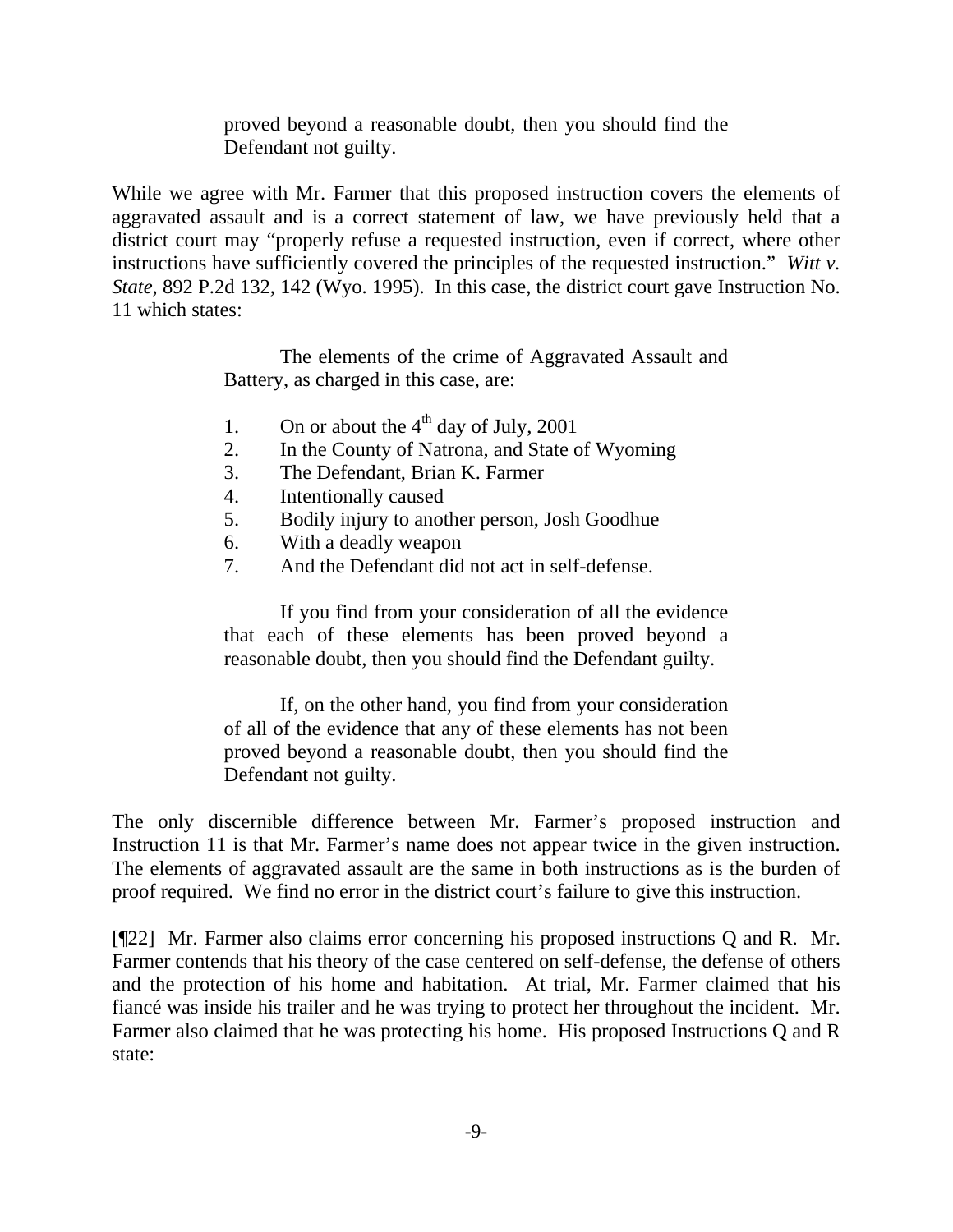# [Proposed Instruction Q]

A person may defend his home or habitation against anyone who manifestly intends or endeavors in a violent or riotous manner, to enter that home or habitation and who appears to intend violence to any person in that home or habitation. The amount of force which the person may use in resisting such trespass is limited by what would appear to a reasonable person, in the same or similar circumstances, necessary to resist the violent or unlawful entry. A person is not bound to retreat even though a retreat might safely be made. A person may resist force with force, increasing it in proportion to the intruder's persistence and violence if the circumstances apparent to him are such as would excite similar fears and a similar belief in a reasonable person. If the person kills under the influence of such fear, the homicide is not a felonious homicide but is justified.

# [Proposed Instruction R]

 If the defendant at his place of residence had reasonable ground[s] to believe and actually did believe that he was in imminent danger of death or serious bodily harm and that the use of deadly force was necessary to repel such danger, he was not required to retreat or to consider whether he could safely retreat. The defendant was entitled to stand his ground and use such force as was reasonably necessary under the circumstances to save his life or protect himself or others from serious bodily harm.

Mr. Farmer claims the district court erred by failing to give these proposed instructions because they support his theory of the case.

[¶23] We have previously recognized that "a defendant has the right to have instructions on his theory of the case or his theory of defense presented to the jury if the instructions sufficiently inform the jury of the theory or defense and if competent evidence exists which supports the law expressed in the instructions." *Thom v. State*, 792 P.2d 192, 195 (Wyo. 1990). However, we have also noted that "[n]ot every instruction must be given simply because there is a claim that it incorporates a theory of the case." *Wilkening v. State*, 922 P.2d 1381, 1383 (Wyo. 1996). A trial court may properly refuse to give a proposed instruction if it is erroneous, confusing, argumentative, or if the instruction unduly emphasizes one aspect of the case, the law, or the defendant's version of the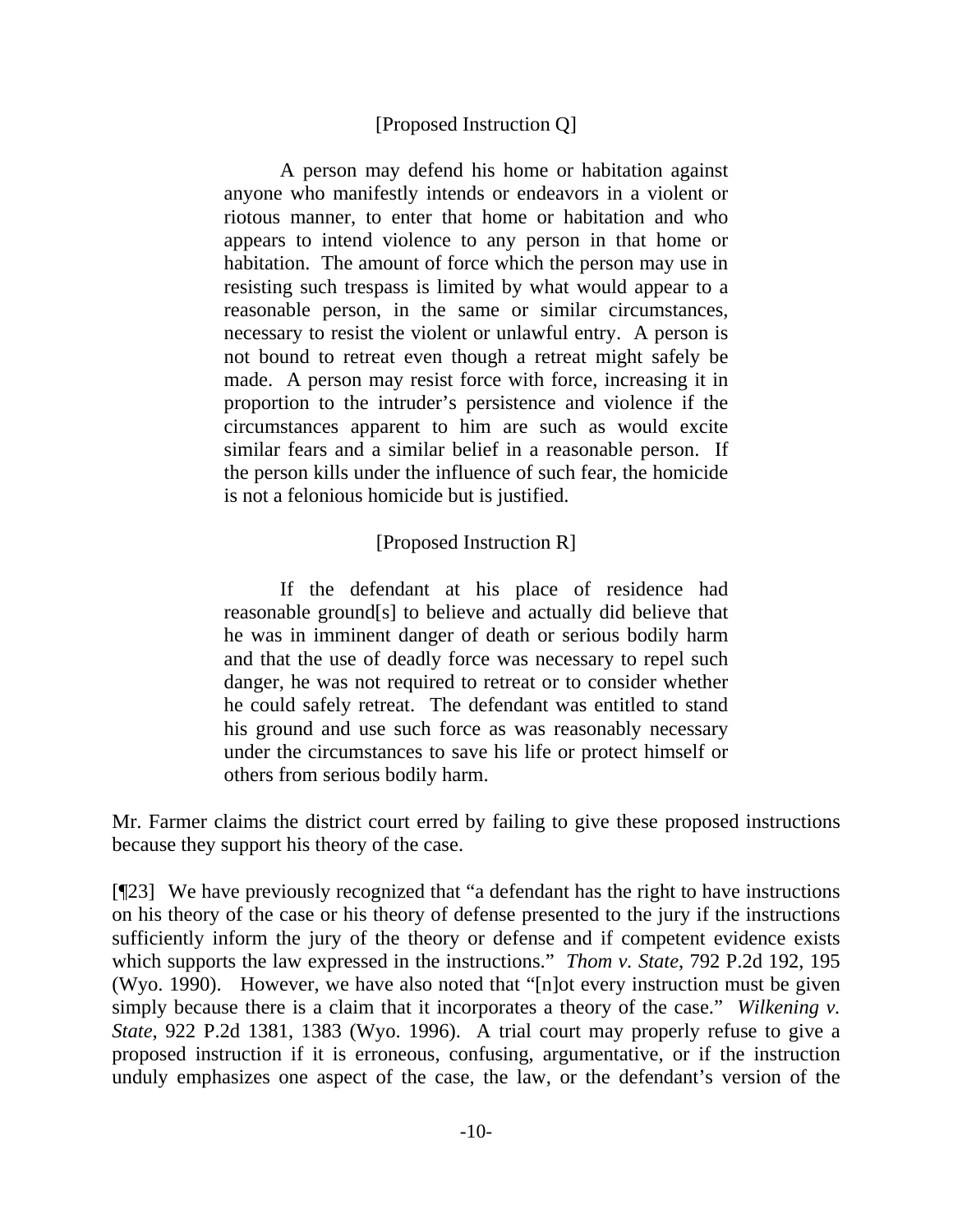events. *Madrid v. State*, 910 P.2d 1340, 1346 (Wyo. 1996); *Jansen v. State*, 892 P.2d 1131, 1140 (Wyo. 1995); *Virgilio v. State*, 834 P.2d 1125, 1128 (Wyo. 1992). Additionally, "instructions not based on the evidence can be properly refused." *Chavez-Becerra v. State*, 924 P.2d 63, 67 (Wyo. 1996).

[¶24] Despite Mr. Farmer's contentions that he was defending his property, no evidence was adduced at trial indicating the victim or his friends ever entered Mr. Farmer's property or attempted to enter his trailer. In this regard, the trial court determined:

> With the state of the evidence at this point in time, I don't see any evidence that would support a reasonable factual basis for giving Instruction Q, which is pattern 8.06 and deals with a defense of home or habitation against anyone who manifestly intends or endeavors in a [riotous manner] to enter that home or habitation.

> In this case, the only evidence that the Court has heard is that these individuals, viewing in the light most favorable to Mr. Farmer, grabbed him over the fence and pulled him over the fence. And he then crawled under the car and was observing those people while he was under the car. And he noted that he didn't know where the others were.

> But there's no evidence of them approaching the trailer house in terms of the door or even that they were over there beating on his trailer on the back. There's no indications [sic] that anyone was trying to enter his home. And so based upon the pattern instructions and based upon the evidence at this state, I'm going to decline Instruction Q.

The district court also reviewed proposed instruction R and determined that the instruction was not appropriate because other instructions covered the issue and no competent evidence existed to support the instruction. The record reflects the following exchange between the court and defense counsel regarding proposed instruction R:

> THE COURT: Well, and I think Instruction 18 covers a situation that we're dealing with and that is, as reviewing the evidence in the light most favorable to Mr. Farmer, he was pulled over the fence . . . , and then he crawled under the car in an effort to protect himself. And while under the car, he then got a knife out and thought this was his chance, and stabbed the guy, and then went back into his home.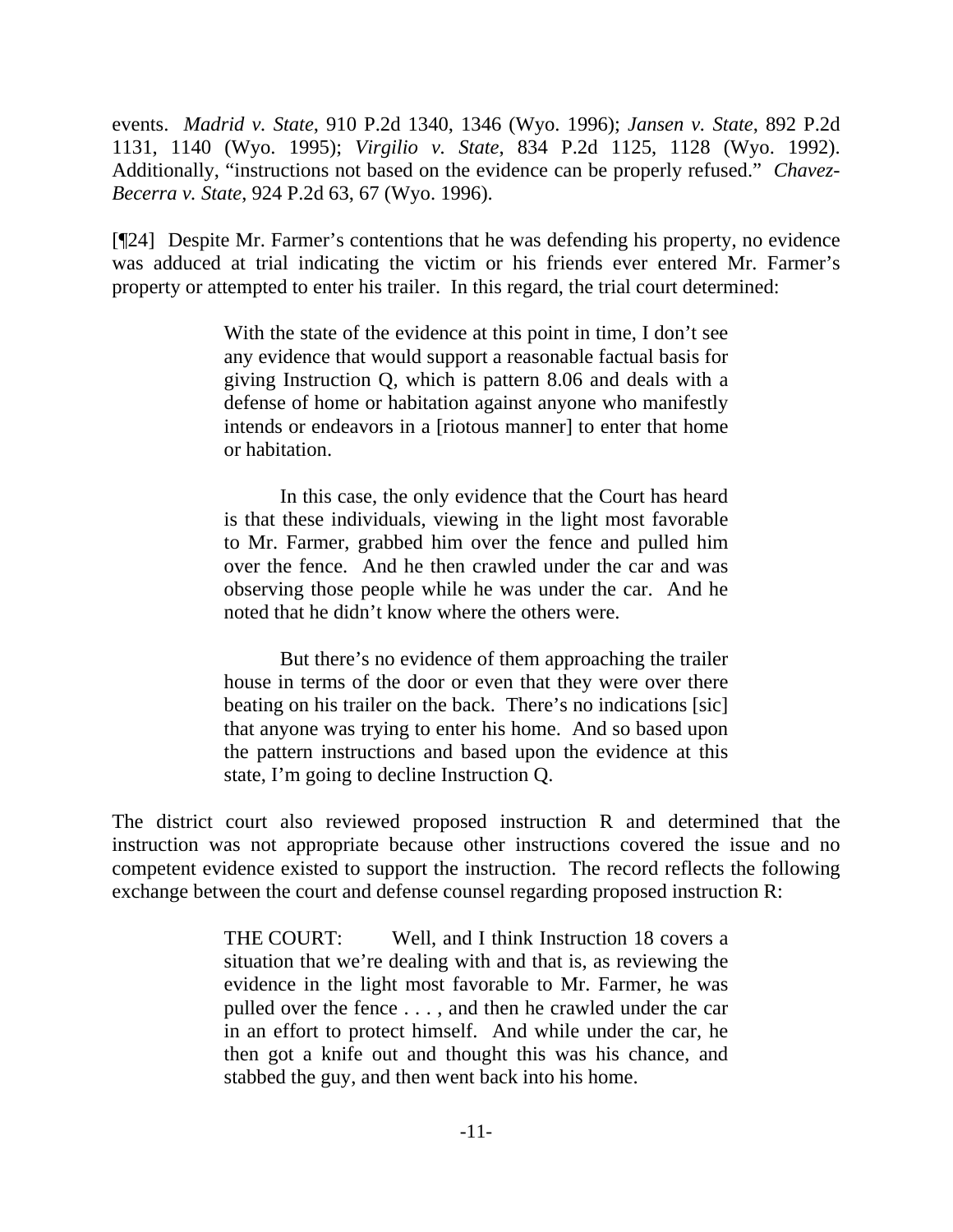I mean, he was pulled off of the fence. And as far as the protection of LeiLani and others, it's already contained in the Instruction Number 17.

[DEFENSE COUNSEL]: I would agree, your Honor. The only difference is the protection of the home. The initial episode that started all of this was an attack against the house. Him not - - Mr. Farmer not knowing what was going on, went outside - - armed himself, went outside for the protection of not only himself, LeiLani, and the home, but he didn't know who was out there and what they were doing. That's what started all of this episode, and that's why we've asked for it to begin with.

THE COURT: All right.

[DEFENSE COUNSEL]: I think that's different than what you stated in 18. I think 18 does discuss Mr. Farmer and others, but it doesn't talk about one's right to protect their home.

THE COURT: Okay. And your objection is noted and the Court will decline to give the instruction for two reasons. One is the nature of the defense is, it is already, I believe, set forth in 17, 18, and I think even 19. And here's the other one, and which is more pertinent. When this altercation occurred, these people weren't beating on his trailer. They weren't beating on his door. There's no evidence to show that his defense was to protect his property from someone trying to ram it with a car or any other thing.

And given the evidence that's been presented at this time, the Court does not feel that this - - there is a factual basis to support this particular instruction. And so I'll decline to give it.

[¶25] Our review of the record supports the evidentiary findings of the district court. No evidence exists in the record which would support Mr. Farmer's theory of defense as reflected in instructions Q and R. It is undisputed that the stabbing of Mr. Goodhue did not take place on Mr. Farmer's property. The jury was appropriately instructed by instructions 16 through 20 concerning the theories of self-defense and the defense of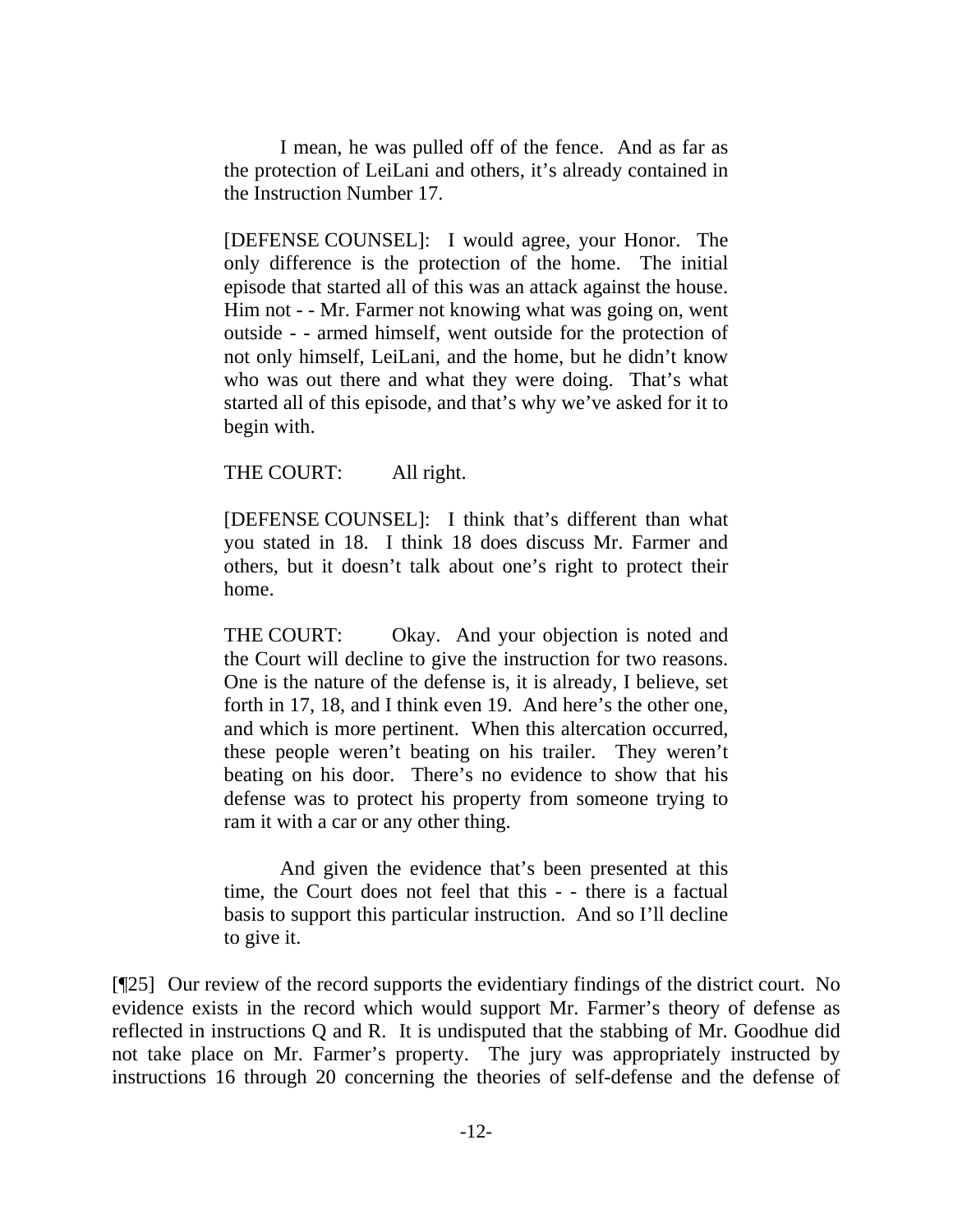others.<sup>[3](#page-13-0)</sup> There was no evidence to support instructions regarding the defense of the home and the duty to retreat. Accordingly, we find no abuse of discretion in the trial court's refusal to give the proposed instructions.

<span id="page-13-0"></span><sup>3</sup> Jury instructions 16 through 20 state:

Instruction No. 16

Before the defendant may be convicted of any crime, the State must prove beyond a reasonable doubt that the defendant did not act in self-defense.

#### Instruction No. 17

It is lawful for a person who is being assaulted to defend himself from attack if he has reasonable grounds for believing and does believe that bodily injury is about to be inflicted upon him. In doing so he may use all force which would appear to a reasonable person, in the same or similar circumstances, to be necessary to prevent the injury which appears to be imminent.

#### Instruction No. 18

If the defendant had reasonable grounds to believe and actually did believe that he or another was in imminent danger of death or serious bodily harm from which the defendant could save himself or another only by using deadly force against the other person, the defendant had the right to use deadly force in self-defense of himself or defense of another. "Deadly force" means force which is likely to cause death or serious bodily harm.

The circumstances under which the defendant acted must have been such as to produce in the mind of a reasonably prudent person, similarly situated, the reasonable belief that the other person was about to kill the defendant or another or do serious bodily harm to the defendant or another. The danger must have been apparent, present and imminent or must have appeared to be so under the circumstances.

If the defendant believed that he or another was in imminent danger of death or serious bodily harm, and that deadly force was necessary to repel such danger, and if a reasonable person in a similar situation seeing and knowing the same facts would be justified in believing that he was in similar danger, the defendant would be justified in using deadly force in self-defense of himself or defense of another. The defendant would be justified even though the appearance of danger later proved to be false and there was actually neither purpose on the part of the other person to kill the defendant or another or do the defendant or another serious bodily harm, nor imminent danger that it would be done, nor actual necessity that deadly force be used in self-defense of himself or defense of another. If the person so confronted acts in self-defense or defense of another upon such appearance of danger from honest belief, the right of selfdefense of himself or defense of another is the same whether the danger is real or merely apparent.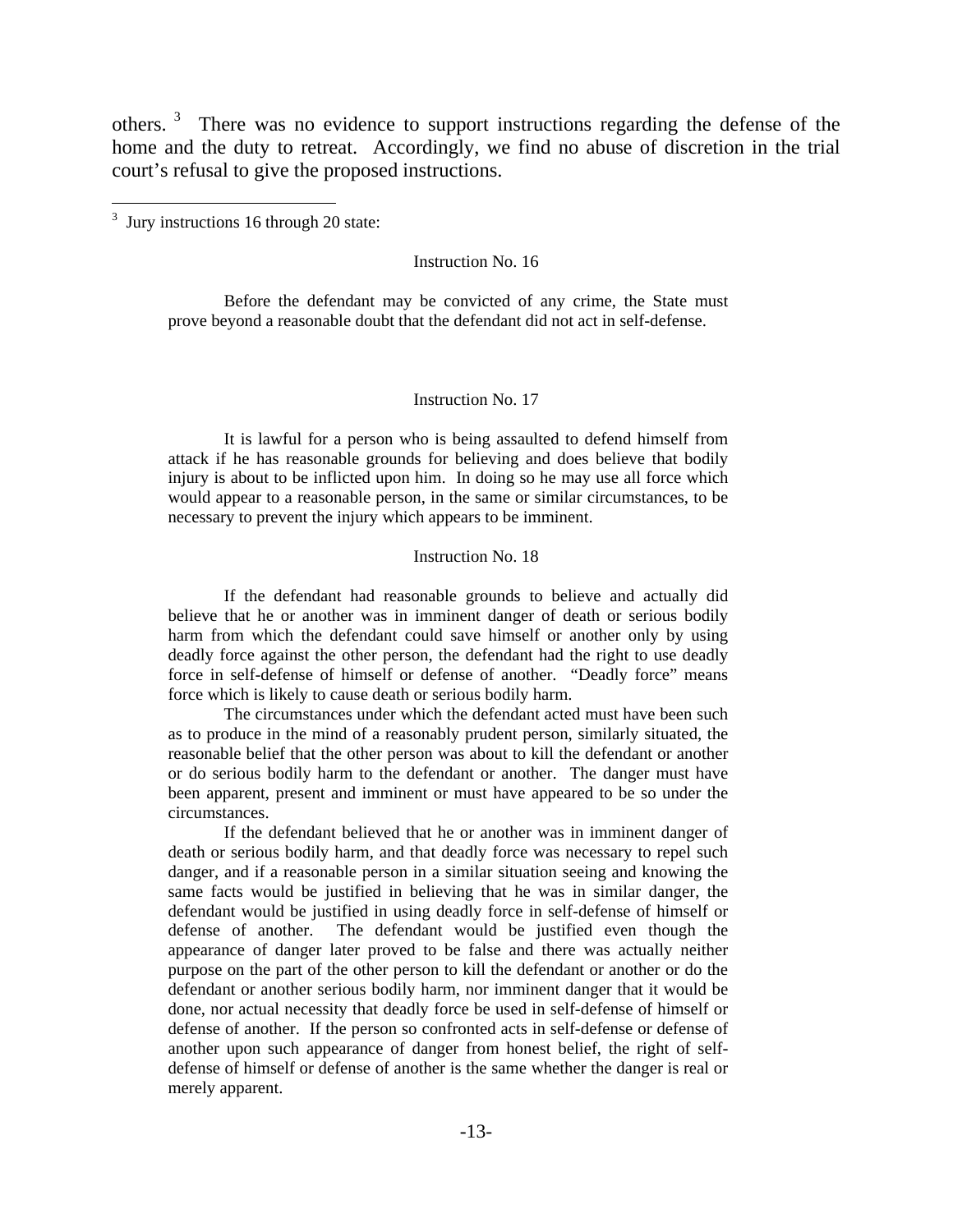#### *C. Prosecutorial Misconduct*

[¶26] In his final claim of error, Mr. Farmer contends the prosecutor made several improper and prejudicial comments during closing arguments. Mr. Farmer made no objection to the State's closing argument at trial. As a result, our review is limited to an analysis under the plain error standard:

> "First, the record must be clear as to the incident which is alleged as error. Second, the party claiming the error amounted to plain error must demonstrate that a clear and unequivocal rule of law was violated. Finally, that party must prove a substantial right has been denied him and, as a result, he has been materially prejudiced."

*Wilks v. State*, 2002 WY 100, ¶ 7, 49 P.3d 975, 981 (Wyo. 2002). Mr. Farmer bears the burden of proving prejudice. *Tennant v. State*, 786 P.2d 339, 346 (Wyo. 1990). We measure the propriety of closing arguments in the context of the entire argument and compare them with the evidence produced at trial. *Wilks*, ¶ 26. We will only reverse a conviction for prosecutorial misconduct when we find that there was a substantial risk of a miscarriage of justice. *Hodgins v. State*, 962 P.2d 153, 157 (Wyo. 1998). Furthermore, we note that "[p]lain error in closing argument must remain hard to find because otherwise the trial court becomes charged with an adversary responsibility to control

#### Instruction No. 19

Generally, the right to use self-defense is not available to one who is the aggressor or provokes the conflict. However, if one who provokes a conflict thereafter withdraws from it in good faith and informs his adversary by words or actions that he wants to end the conflict, and he is thereafter attacked, he then has the same right of self-defense as any other person. This right of self-defense extends not only against the actual assailant, but also to those acting in concert with the assailant.

#### Instruction No. 20

One who has reasonable grounds to believe that another will attack him, and that the anticipated attack will be of such a character as to endanger his life or limb, or to cause him serious bodily harm, has a right to arm himself for the purpose of resisting such attack.

If the defendant armed himself in reasonable anticipation of such an attack, that fact alone does not make the defendant the aggressor or deprive the defendant of the right of self-defense.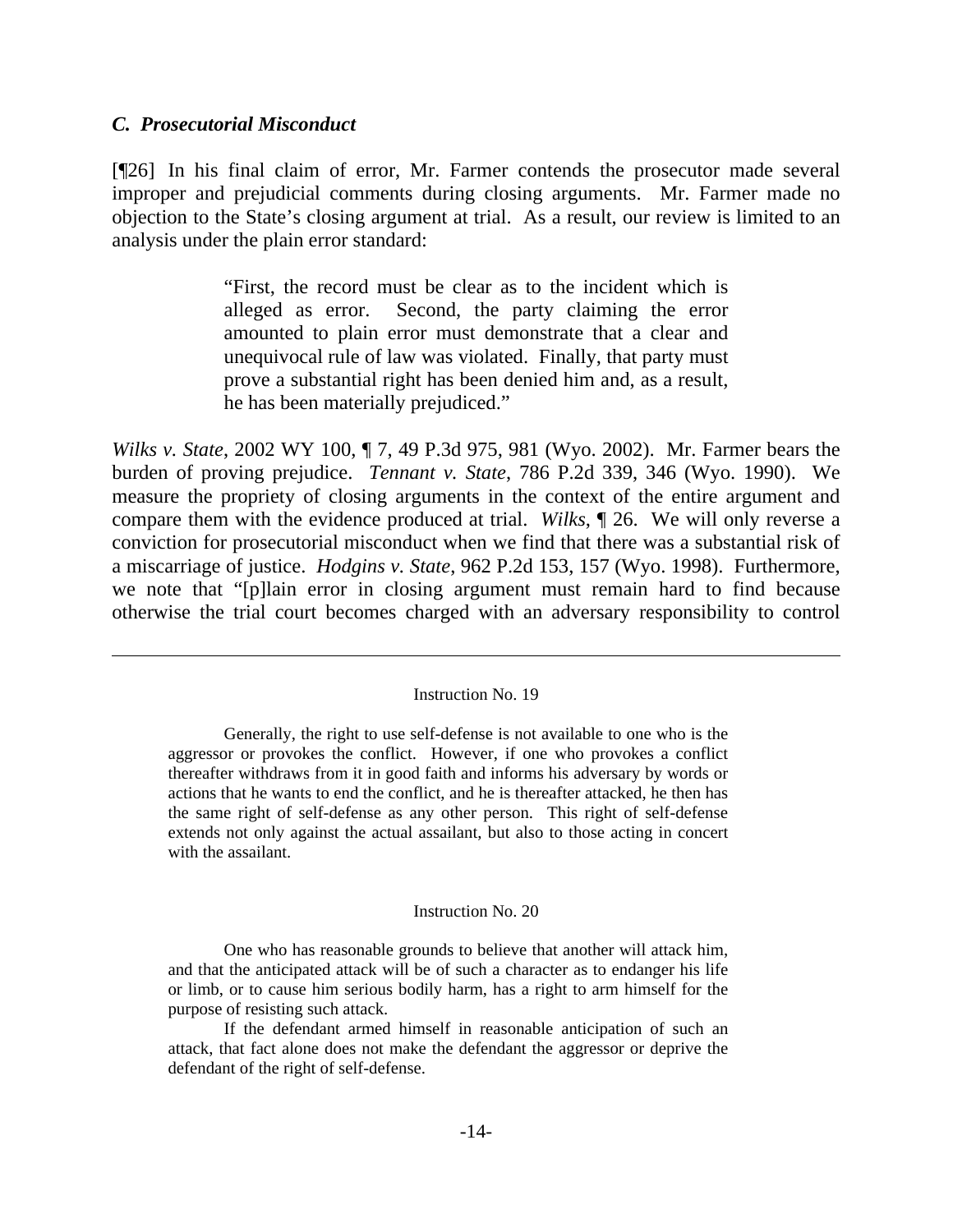argument even when objection is not taken by the opposing attorney." *Harper v. State*, 970 P.2d 400, 403 (Wyo. 1998).

[¶27] Mr. Farmer relies on three comments advanced by the State during its closing argument to support his contention of prosecutorial misconduct: (1) the amount of alcohol consumed by the victim and his companions was insufficient to make a difference in the perception of events they claim; (2) the statements made by various witnesses at trial are substantially similar to previous statements that were made after the event; and (3) the testimony of the witnesses was consistent to what happened that night. Mr. Farmer claims these statements demonstrate that the State impermissibly vouched for the credibility of its witnesses. Mr. Farmer relies on our holding in *Dysthe v. State*, 2003 WY 20, 63 P.3d 875 (Wyo. 2003) to support his position.

[¶28] In *Dysthe*, the prosecutor made the following statements during closing arguments:

> "These witnesses, despite the fact that they are users, were credible. They were very credible. They were more credible because of the very fact that they have a relationship with this Defendant. More credible because, if you couldn't tell, I certainly could; they didn't like me asking them questions. They didn't want to be telling me anything."

*Id.*,  $\mathbb{I}$  28. We found that the prosecutor's comments crossed the line between legitimate argument and illegitimate vouching for the credibility of the State's witnesses and we reversed. *Id*., ¶ 33. Reversal is appropriate in situations where this line is crossed.

> "When the prosecutor asserts his credibility or personal belief, an additional factor is injected into the case. This additional factor is that counsel may be perceived by the jury as an authority whose opinion carries greater weight than their own opinion: that members of the jury might be persuaded not by the evidence, but rather by a perception that counsel's opinions are correct because of his position as prosecutor, an important state official entrusted with enforcing the criminal laws of a sovereign state. While the prosecutor is expected to be an advocate, he may not exploit his position to induce a jury to disregard the evidence or misapply the law."

*Lane v. State*, 12 P.3d 1057, 1065 (Wyo. 2000).